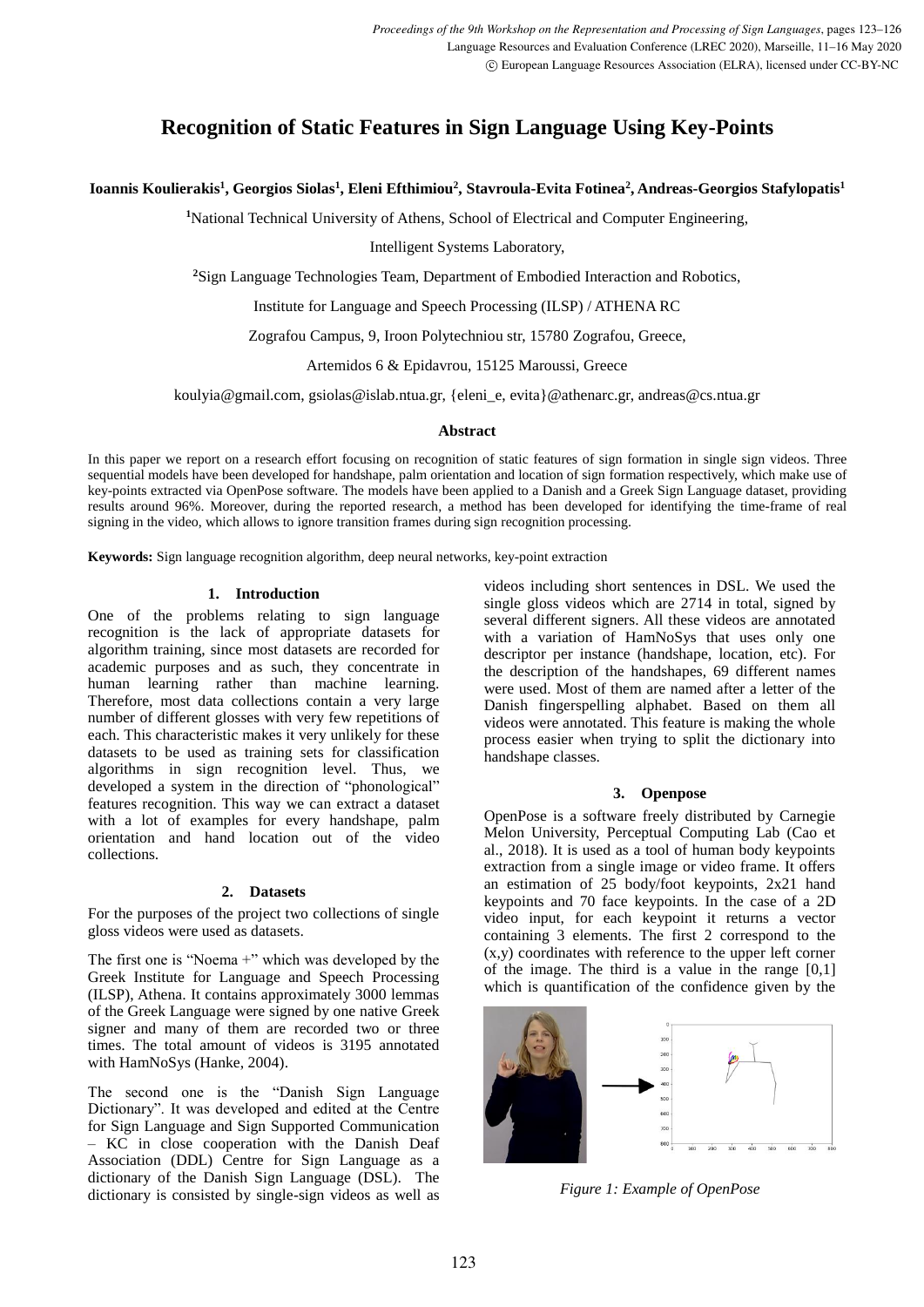program that the specific keypoint is correctly located in the frame. The novelty behind OpenPose relies on the fact that it works for more than one person per image but more importantly the keypoint analysis is not affected when part of the individual's body is out of frame. This last feature is crucial for applications on sign language videos where the signer appears above the waist level (Figure 1).

#### **4. Our Method**

The first step in our method is transforming each video frame into keypoints using the OpenPose software. With this step we keep all the necessary information of the signer's posture and hand articulation, while we reduce the data dimensionality from 1280 x 720 pixels to 137 keypoints. Moreover, in our case the keypoints of the legs are redundant since none of the videos shows the bottom half of the signer. In addition, for each of the systems we will analyze below, we used a different number of keypoints related to the feature we are trying to classify in each case.

In general, the complete feature vector produced by OpenPose has the form:

$$
X_{\tau} = \begin{bmatrix} x_{0,\tau} & y_{0,\tau} & \sigma_{0,\tau} \\ x_{1,\tau} & y_{1,\tau} & \sigma_{1,\tau} \\ \vdots & \vdots & \vdots \\ x_{14,\tau} & y_{14,\tau} & \sigma_{14,\tau} \\ x_{0,\tau} & y_{0,\tau} & \sigma_{0,\tau} \\ x_{1,\tau}^H & y_{1,\tau}^H & \sigma_{1,\tau}^H \\ \vdots & \vdots & \vdots \\ x_{20,\tau}^H & y_{20,\tau}^H & \sigma_{20,\tau}^H \\ x_{0,\tau}^h & y_{0,\tau}^h & \sigma_{0,\tau}^h \\ x_{1,\tau}^h & y_{1,\tau}^h & \sigma_{1,\tau}^h \\ \vdots & \vdots & \vdots \\ x_{20,\tau}^h & y_{20,\tau}^h & \sigma_{20,\tau}^h \end{bmatrix}
$$

Where  $[x_{i,\tau}, y_{i,\tau}, \sigma_{i,\tau}]$  is the i<sup>th</sup> keypoint of the  $\tau$ <sup>th</sup> frame of the video. With the superscripts H, h we denote the keypoints of the dominant and non-dominant hand, respectively.

#### **4.1. Segmentation**

The problem of training a model on our data is a problem of semi-supervised learning. The reason is that in every video the annotation provides us with information on which are the static phonological features appearing in the video and the order in which they appear, but we lack a matching of the static features with individual frames. Moreover, we need a filtering of transitional frames that represent none of the annotated features. Those frames appear when a signer starts or stops signing moving his/her hands from or to resting pose, or during transition from sign to sign or from handshape to handshape into one sign. In all those cases the frames have no use in our training algorithm. In (Koller et al., 2016) this problem is solved by considering a "junk" state for those frames and using an Expectation Maximization algorithm for finding the most probable alignment between the frames and the annotation. On the other hand, we will use an alternative

method to what was proposed by (Ko et al., 2018). This method is relying on the work of (Choudhury et al., 2017) that categorizes the movement during signing in "Movement Epenthesis" and "Signing" based on the velocity of the centroid of the contour produced during the hand tracking stage. This method sets a velocity threshold and rejects every sequence of frames with greater velocity than the threshold.

In our method we are transforming each video frame into keypoints using the OpenPose software.

This help us skip the hand recognition and tracking process while maintaining the maximal accuracy provided by OpenPose. In addition, we have the opportunity to calculate the velocity of the hand based on more than one point of interest. We calculate the total hand velocity as the sum of the velocities of each keypoint between two frames on the basis of the following equation:

$$
v_{\tau} = \sum_{i=0}^{20} \sqrt{(x_{i,\tau}^H - x_{i,\tau+1}^H)^2 + (y_{i,\tau}^H - y_{i,\tau+1}^H)^2}
$$

We present our methodology based on the handshape recognition. Although, the method is outright extendable to the other two characteristics.

We modify the method for rejecting redundant frames based on velocity threshold and extend it by adding one more rule. Every frame is removed from dataset unless it satisfies the following 3 rules:

- Belong in a sequence of 5 frames with total velocity below a threshold T<sub>y</sub>.
- The logarithmic sum of certainty  $\sigma_i$  of all points is over a threshold  $T_{\sigma}$ .
- Wrist is over the waist level (not a hand resting posture)

Both video datasets were recorded at 25 frames/second and so the 5 frame sequence corresponds to 0.2 seconds. We remove the third column from the feature vector  $X_t$ and we use the provided information in the second rule in order to remove bad quality data from our dataset before training. The third rule was added to remove frames from the start and end of each video where the signer is crossing his/her hands on waist level. These frames do not involve signing but they pass the first two rules due to very low movement and clarity.

Our final step is to match each frame remaining to the matching handshape. The advantage here is that the maximum number of different handshapes appearing in every video is 2 due to the fact that we have single gloss videos. If according to the HamNoSys annotation, only one handshape appears in the video, we know that the frames are representing that specific handshape. Otherwise, when two handshapes appear in the video, we are clustering the frames into two clusters using Gaussian Mixture Model (GMM) (Koller et al., 2016) (Theodorakis et al., 2014) (Pitsikalis et al. 2011). The first handshape is matched to the cluster the elements of which appear earlier by mean in the video and the second is matched to the other one.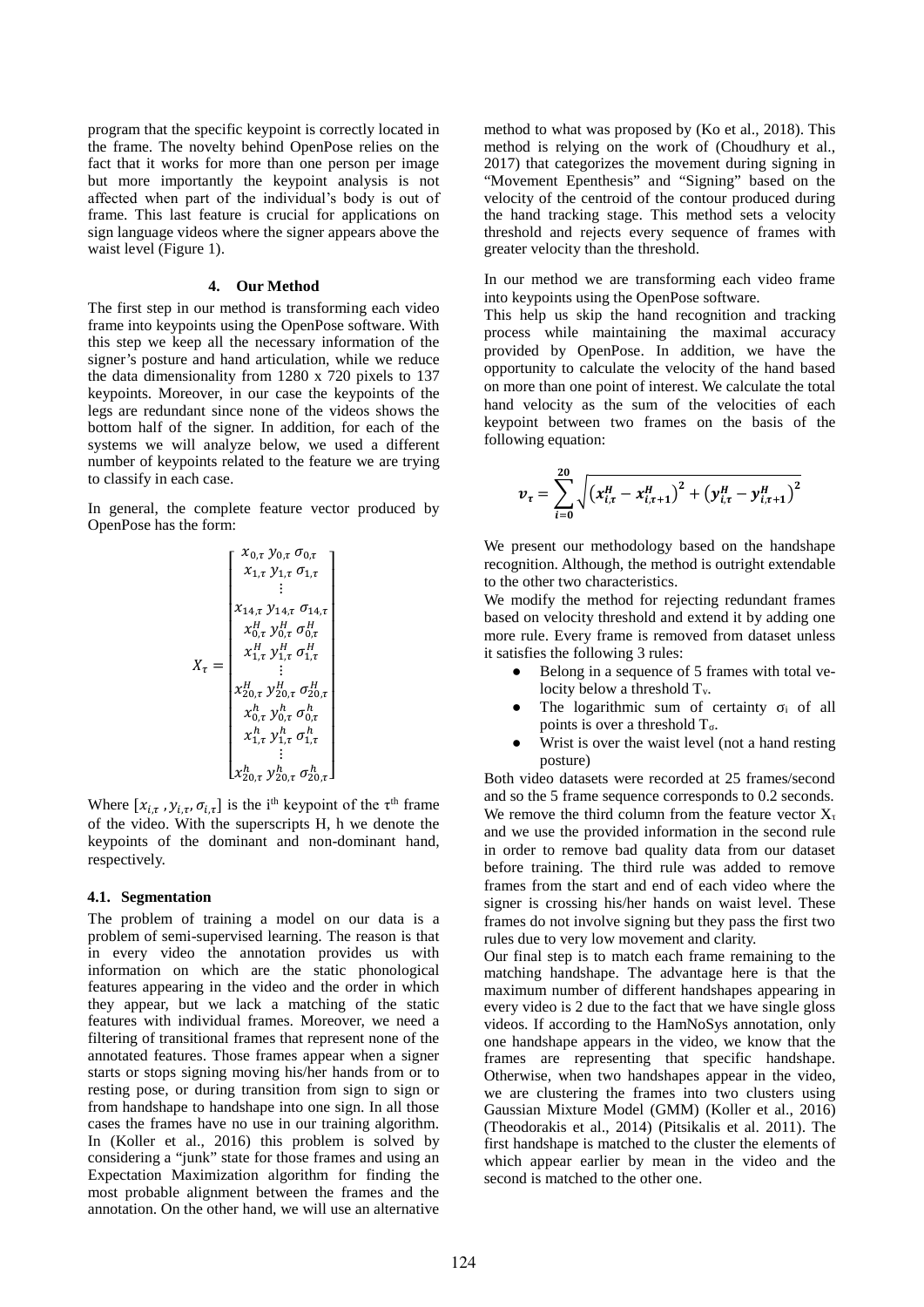

*Figure 2: Example of Segmentation process*

For example, in Figure 2, there is an example of 8 frames extracted from a video and transformed into keypoints. Beforehand we know that there are two different handshapes. During the segmentation, the last frame is rejected because the signer has crossed his hands and so the right palm is below the elbow level. Otherwise this frame would be labeled as  $\mathscr P$  or as  $\mathscr P$ adding a false element into the dataset. The GMM algorithm splits the frames into clusters A,B. Cluster-A appears earlier in the sequence so we label the elements of cluster-A, cluster-B as  $\mathscr{F}$ ,  $\mathscr{F}$ , respectively.

## **4.2. Training**

At this point we have created a collection of frames representing each possible handshape. In our final dataset, 66 different handshapes, 12 different palm orientations, 33 different locations have found after the segmentations. Approximately 60000 frames ended in the final segmentation for each of the three static features. For the handshape training we used the keypoints extracted only from the dominant hand. We changed the reference system fixing the centroid of the 21 keypoints to (0,0) and the feature vector was normalised using the mean and standard deviation for each dimension, respectively. Moreover, the same process was used for creating the palm-orientation and location feature vectors. For the palm orientation we used all the upper body keypoints plus the dominant hand. Finally, for the location feature vector we included every keypoint including the non-dominant. The reason for this extension of the feature vectors was due to the fact that the orientation of the body of the signer is not the same for all videos and the hand orientation has to be recognized relatively to the body. Obviously, all keypoints are necessary for palm location due to the fact that every articulation is described relatively to a body part including the non-dominant hand and the face. For the two models we use MultiLayer Perceptrons (MLPs) since we classify each frame independently. 5 hidden layers models with 128 neurons in each layer and softmax activation function are used both for handshape and orientation classifiers. In total we train our models for approximately 400 epochs.

For the training we isolated the 25% of all the videos as a test set. In this way the models are tested in classifying features from signs they have not come up with or even signers for DSL dataset that the systems are not trained on.

|                     | <b>Train Set</b> | Val. Set | <b>Test Set</b> |
|---------------------|------------------|----------|-----------------|
| Handshape           | 99.8%            | 95.7%    | 95.6%           |
| Palm<br>Orientation | 99.7%            | 96.2%    | 96.1%           |
| Location            | 99.8%            | 97.1%    | 96.8%           |

## **4.3. Results**

*Table 1: Model Accuracies*

In Table 1 we can see that the final accuracies of every model is over 95%. According to Figures 3,4,5 the models can almost perfectly classify the training set. We should, also, point out that many of the errors in our classification method could be related to errors during the segmentation.



*Figure 3: Handshape recognition model*